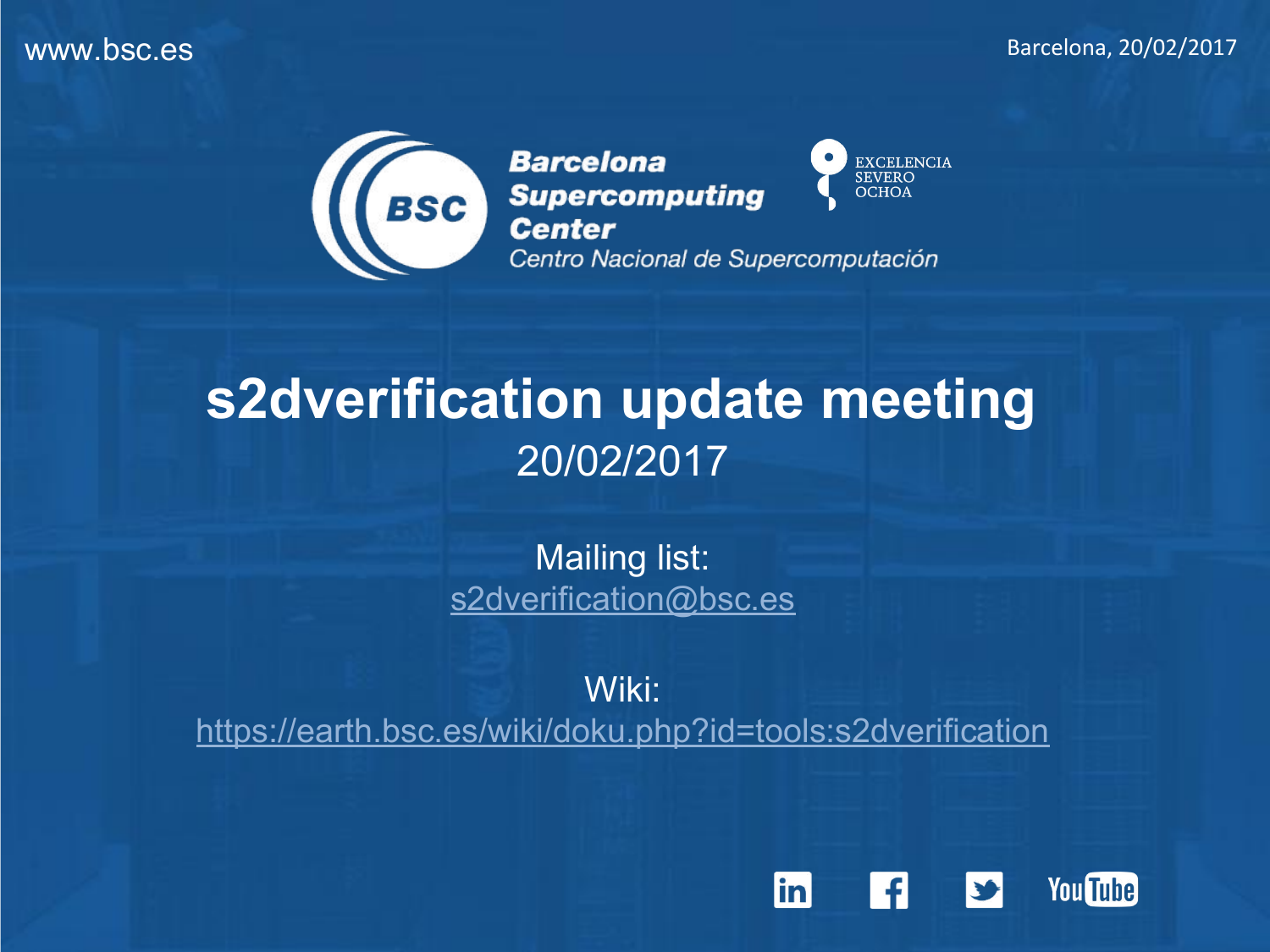



- $\bullet$  News in  $v2.8.0$
- Working with file-per-chunk until v2.9.0
- Other issues
- **Recent and ongoing developments**
- Future plans
	- **New Load (v2.9.0)**
	- Compatibility break (v3.0.0)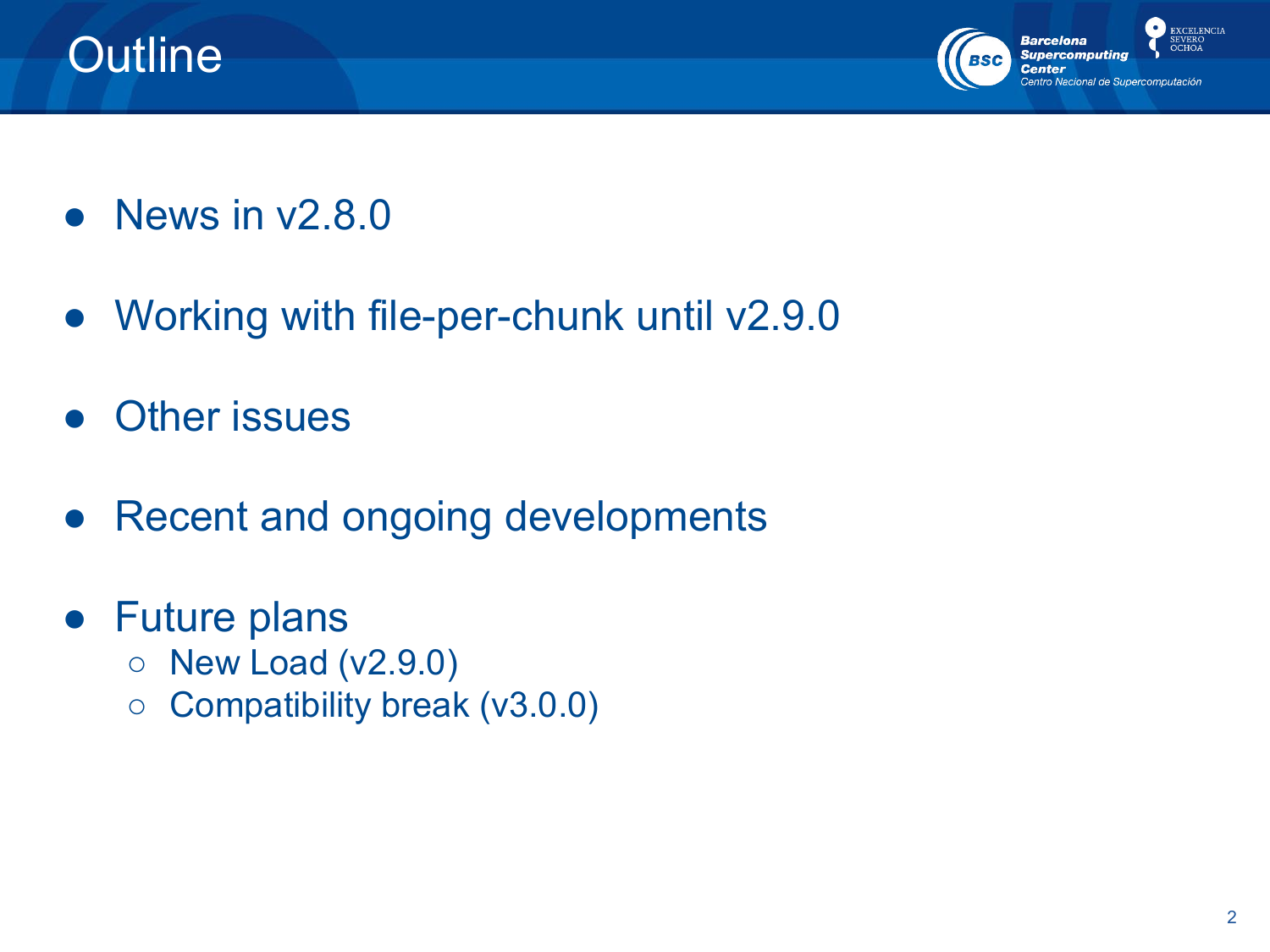

- Licence change from GPL-3 to LGPL-3
- New  $\text{veriApply}$  compatible score functions
	- .BrierScore, .Corr, .RMS, .RMSSS, .RatioRMS,
		- .RatioSDRMS and .Trend
	- You can check examples of each in ?BrierScore, ?Corr, ...

```
3
# Take the data and compute anomalies
data <- Load('tos', 'i00k', 'erainterim', paste0(1985:2005, 
'1101'),
             leadtimemax = 6, output = 'lonlat')
ano <- Ano_CrossValid(data$mod, data$obs)
# Corr in the classical way
corr <- Corr(Mean1Dim(ano$ano_exp, 2), Mean1Dim(ano$ano_obs, 2))
# Corr with multicore
Corr2 <- s2dverification:::.Corr
require(easyVerification)
corr2 <- veriApply("Corr2", ano$ano exp, Mean1Dim(ano$ano obs, 2),
                   ensdim = 2, tdim = 3, parallel = TRUE)
                                                                       90 sec.
                                                                       40 sec.
```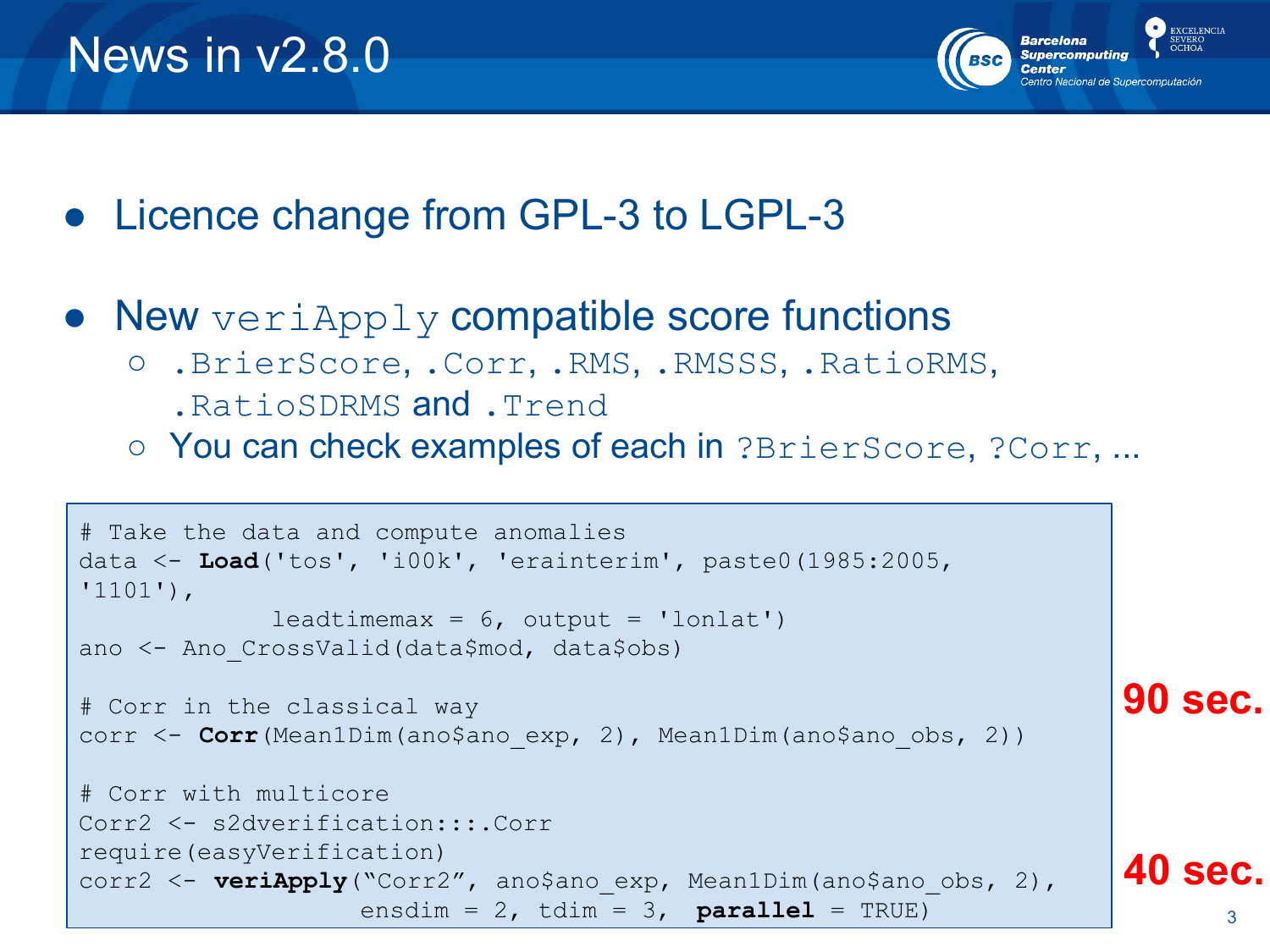

#### $\bullet$  Added warning in Load when extrapolating

```
data <- Load('tos', 'i00k', NULL, '19851101', 
             leadtimemax = 1, output = 'lonlat',
              grid = 'r1000x500')
* Loading... This may take several minutes...
! Warning: the dataset with index 1 in 'exp' is originally on a 
grid coarser than the common grid and it has been extrapolated. 
Check the results carefully. It is recommended to specify as common 
grid the coarsest grid among all requested datasets via the 
parameter 'grid'.
```
#### $\bullet$  CDORemap, to interpolate R arrays with CDO

```
# Minimal array interpolation
tas \leq array(1:50, dim = c(25, 50))
names(dim(tas)) \leq c('lat', 'lon')
lon \le seq(0, 360 - 360/50, length.out = 50)
lat \leq seq(-90, 90, length.out = 25)
tas2 <- CDORemap(tas, lon, lat, 'r200x100', 'bil', TRUE)
dim(tas2$data_array)
lat lon
100 200
```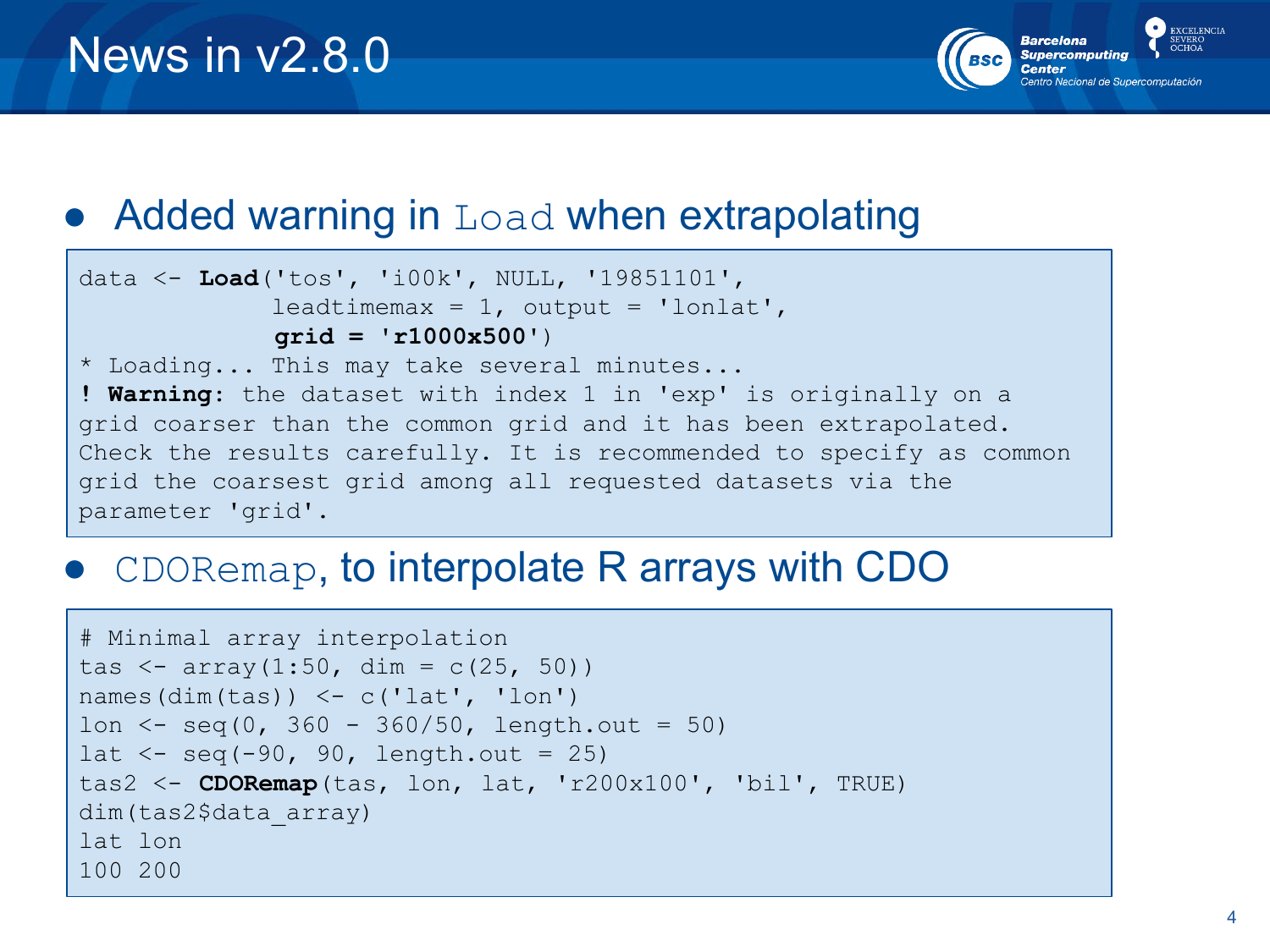

### • ArrayToNetCDF, to save R arrays with metadata in NetCDF files

```
# Multiple arrays can be provided in a list
a \le - array(1:400, dim = c(5, 10, 4, 2))
names(dim(a)) \leq c('lat', 'lon', 'time', 'var')
ArrayToNetCDF(list(tos = a, prl = a), 'tmp.nc')
```

```
> ncdump -h tmp.nc
netcdf tmp {
dimensions:
    lat = 5 ;
    lon = 10 ;
    time = UNLIMITED ; // (4 currently)
variables:
    float tos 1(time, lon, lat) ;
    float tos 2(time, lon, lat) ;
    float prlr 1(time, lon, lat) ;
    float prlr 2(time, lon, lat) ;
}
```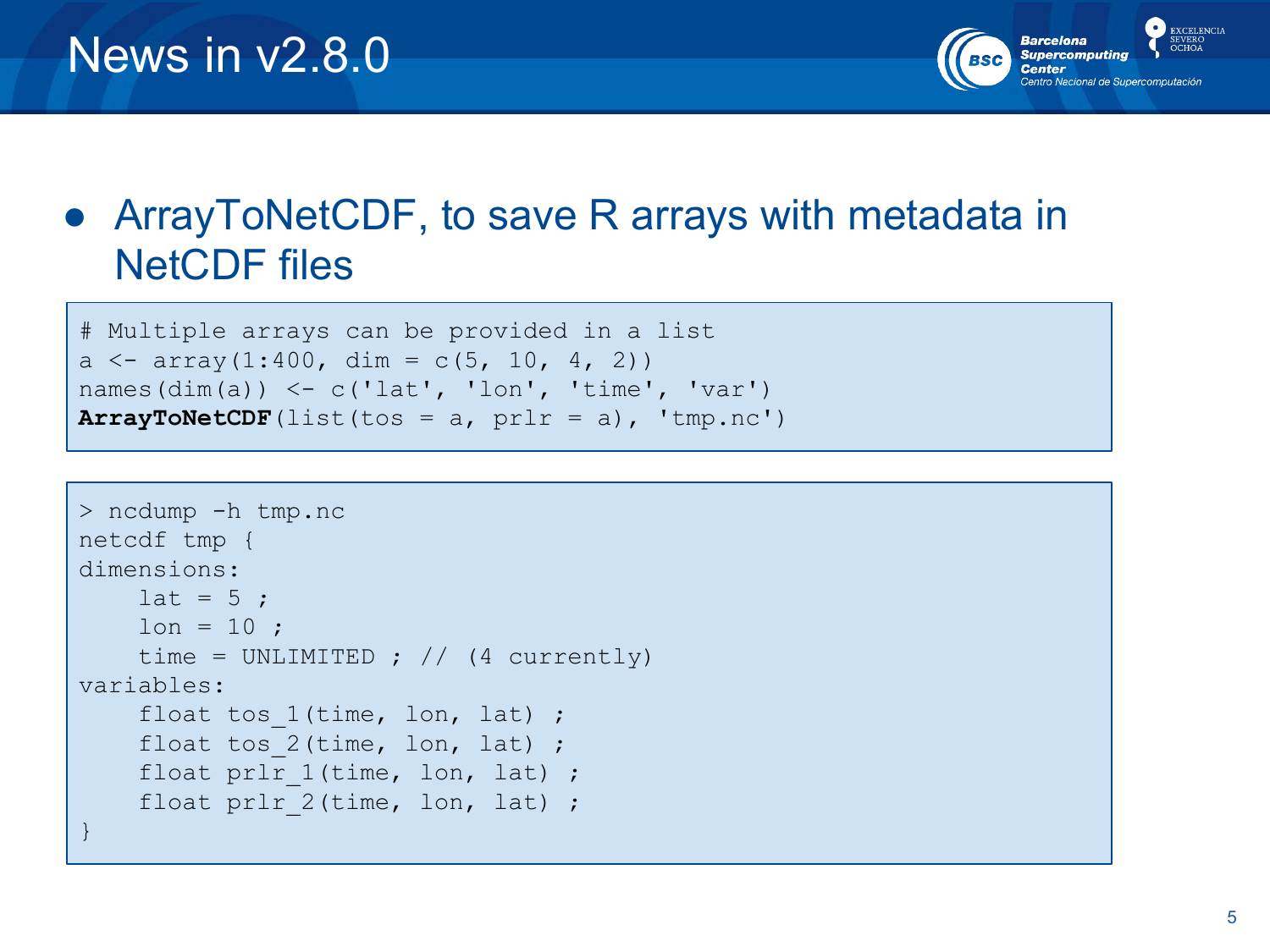

### ● Colour-blind friendly colour bars

```
# Take the data and compute anomalies
data <- Load('tos', 'i00k', NULL, '19851101', 
             leadtimemax = 1, output = 'lonlat')
PlotEquiMap(data$mod[1, 1, 1, 1, , ], data$lon, data$lat)
```
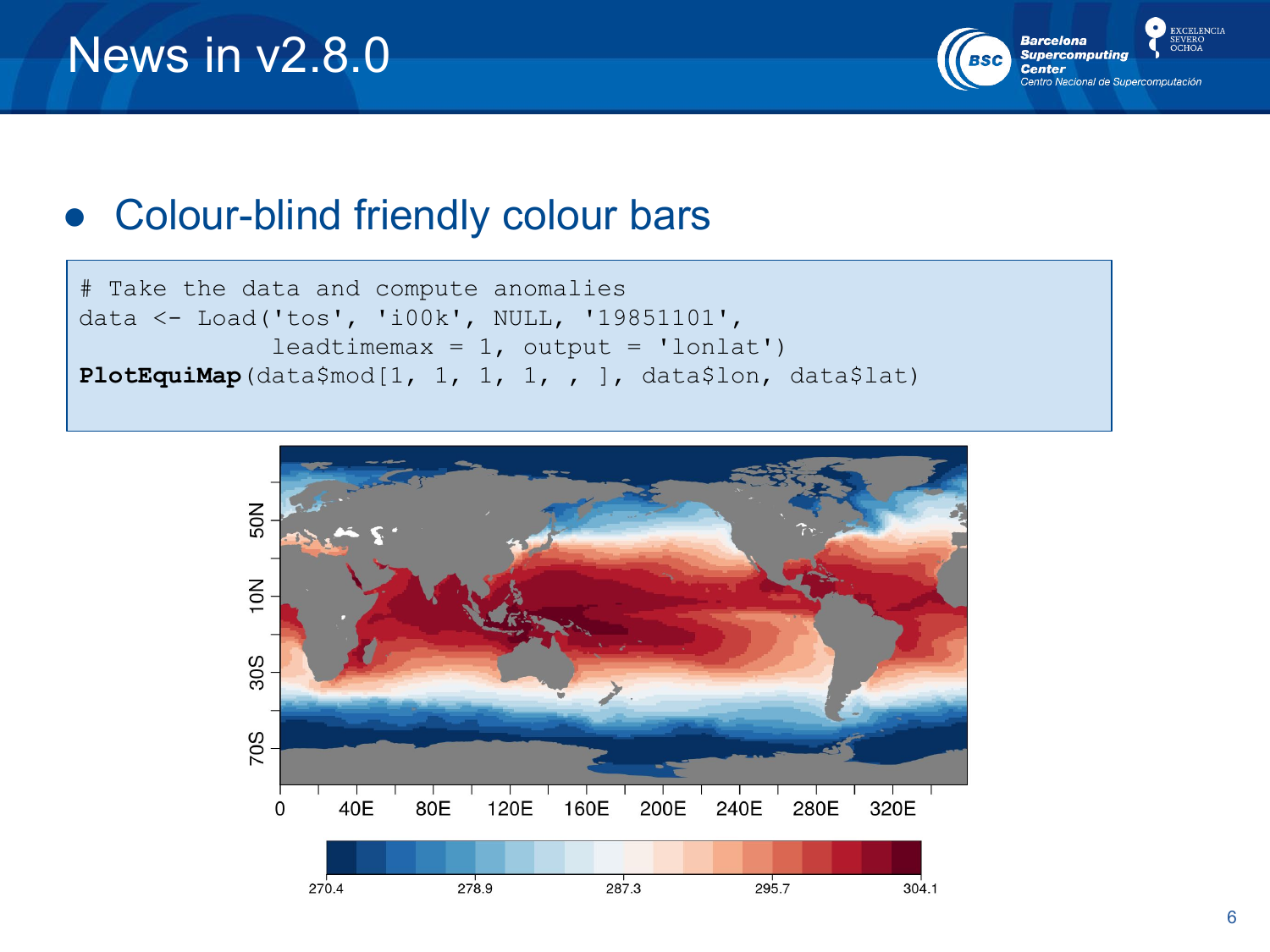

### ● Colour-blind friendly colour bars



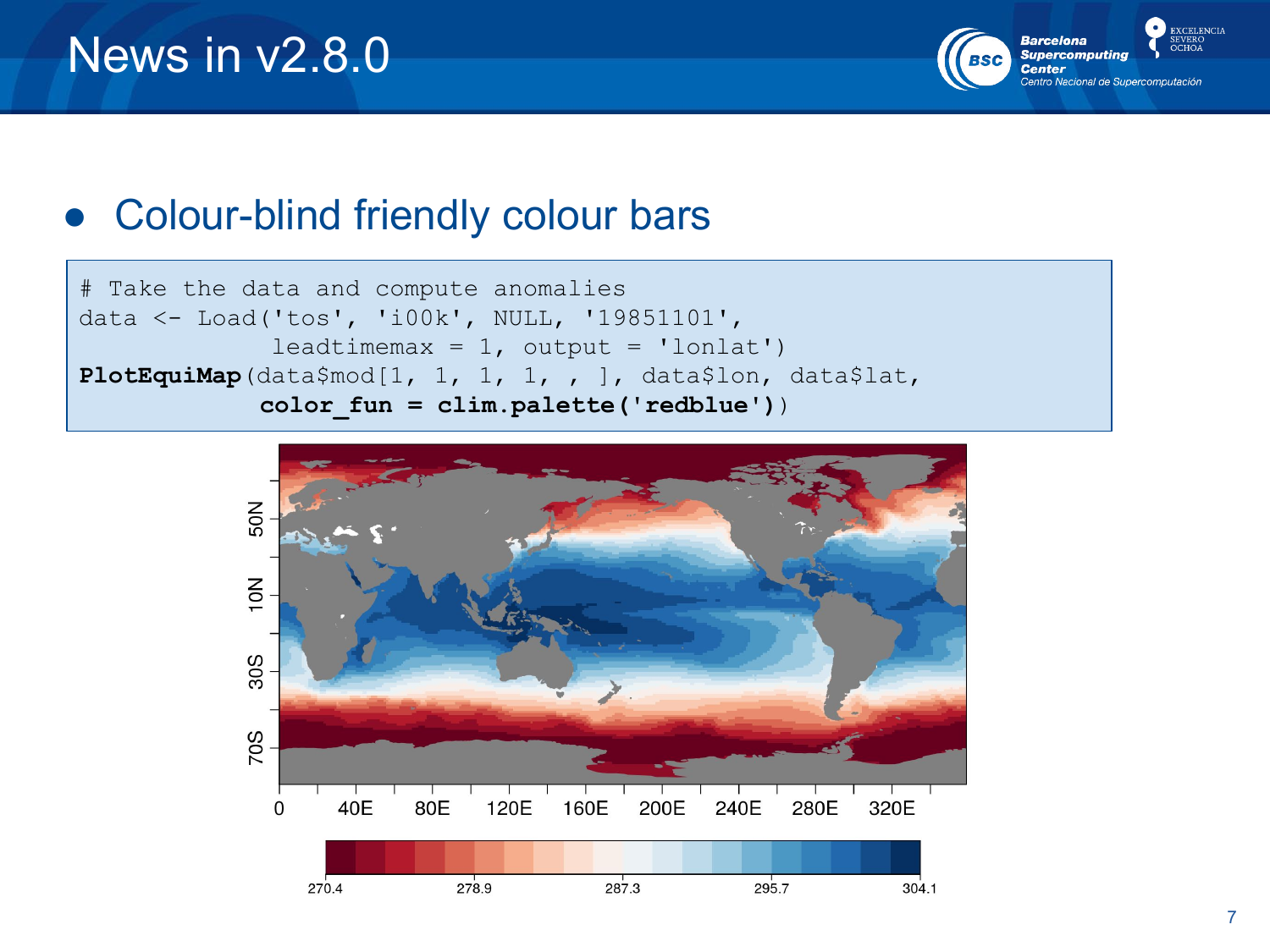

### ● Colour-blind friendly colour bars



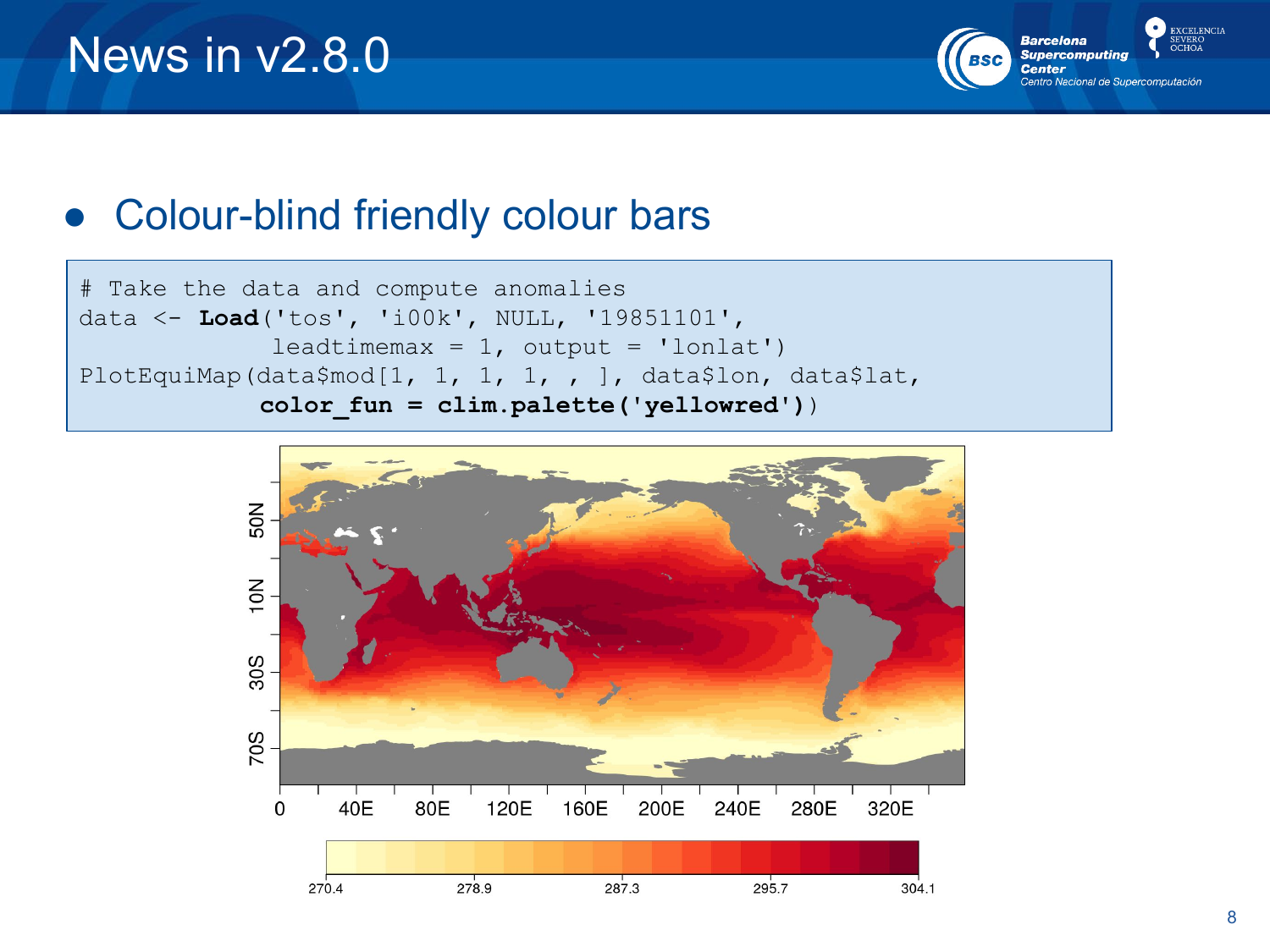## Working with file-per-chunk until v2.9.0

### • Two options:

- Using current version of Load() multiple times and merging results
	- Script in /shared/earth/software/scripts/LoadChunks.R
	- Specify manually the path patterns
	- Specify manually names of members and chunks for each s. date
	- Specify manually the number of forecast time-steps per chunk

```
source('/shared/earth/software/scripts/LoadMembersChunks.R')
new exp <- paste0('/esarchive/exp/ecearth/t00p/monthly mean/',
                   ' $VAR_NAME$_f6h/$VAR_NAME$_Omon_EC-EARTH3_t00p_',
                   'S $START_DATE$_$MEMBER$_$CHUNK$.nc')
members <- list('19900101' = 'r1i1p1')
chunks <- list('19900101' = c('199001-199001', '199002-199002'))
data <- LoadMembersChunks('tos', new_exp, 'erainterim', '19900101',
                            members, chunks, ftimes_per_chunk = 1, 
                           output = 'lonlat')
```
– Using new Load in the branch develop-load-enh, still under development and with missing features

**EXCELENCIA** 

**Barcelona BSC** Supercomputin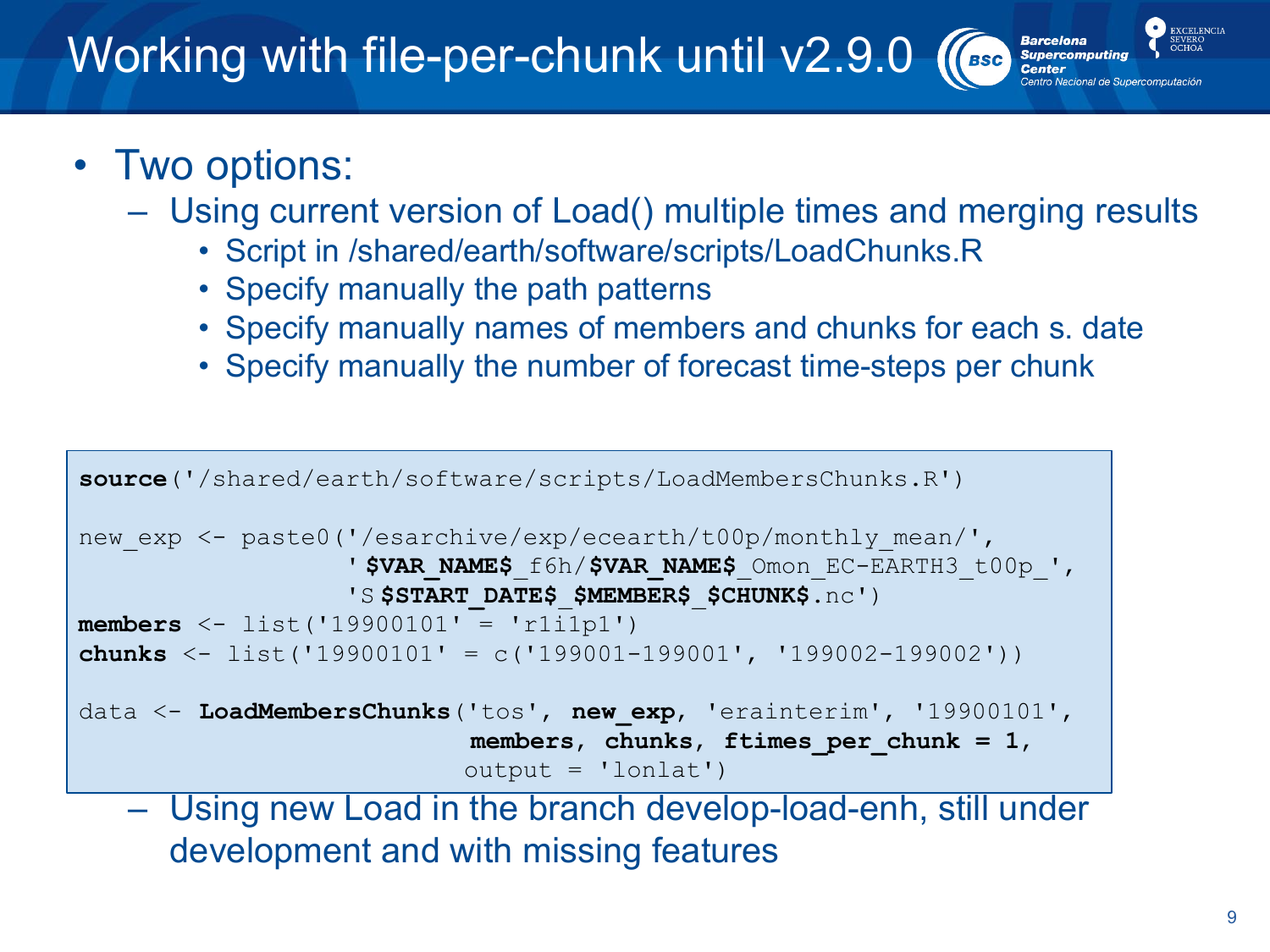

● How to modify s2dverification functions

- Sometimes if you copy and modify the code of a s2dv function it stops working
- It is because some s2dv functions depend on 'internal' s2dv functions
- $\circ$  It can be fixed by loading the Utils. R file in your new code:

```
source('~/s2dverification/R/Utils.R')
PlotAno <- function(.................) {
   ...............
  your modifications
 ...............
}
```
#### $\circ$  If you only need to do a small temporary change:

```
library(s2verification)
fix(PlotAno)
```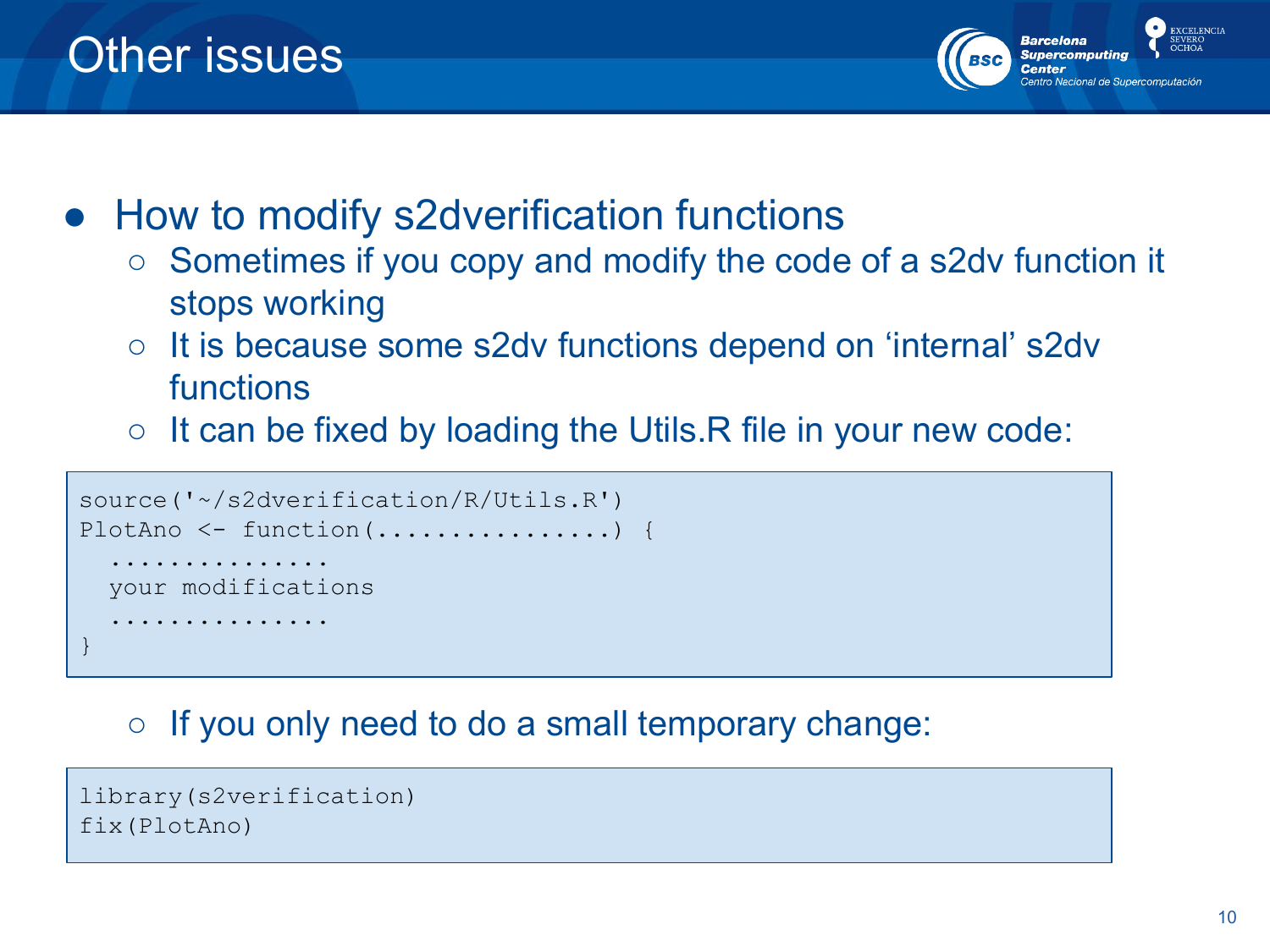

 $\bullet$ **EXCELENCIA** SEVERO<br>OCHOA

• Other issues?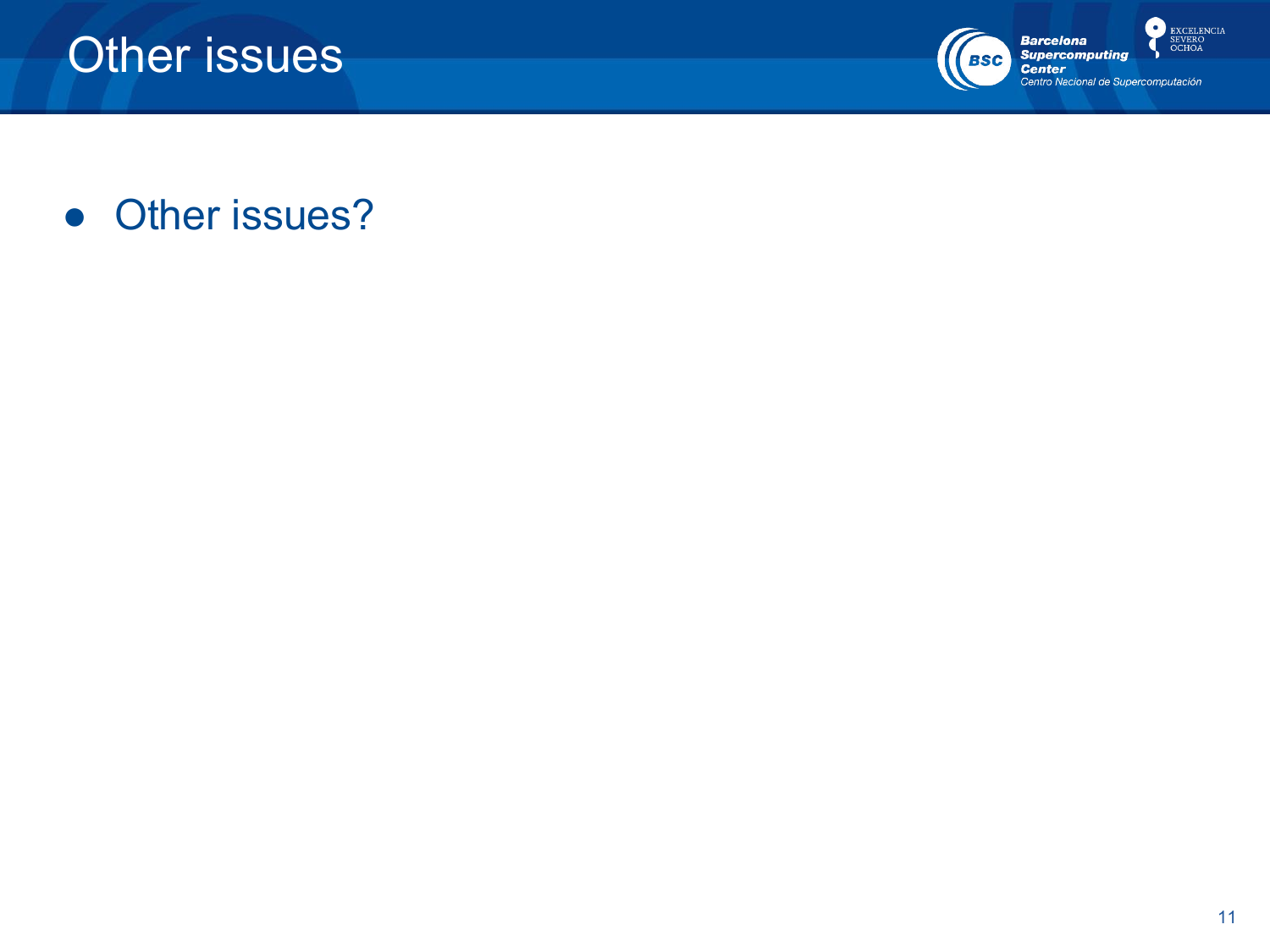

Development strategy:

https://earth.bsc.es/wiki/doku.php?id=tools:s2dverification#development

- Create branch, push your code, create merge request, assign two testers.
- Ongoing developments:
	- Chloé's correlation difference?
	- Nicola's enhancements in PlotEquiMap?
	- Martin's enhancements in PlotStereoMap and PlotSection
	- François' JoCoMo matrix?
	- Verónica's hatching?
	- Omar's filled oceans in PlotEquiMap
	- Omar's function to compute reliability
	- Verónica + Llorenç PlotMostLikelyTercile?
	- $\circ$  ???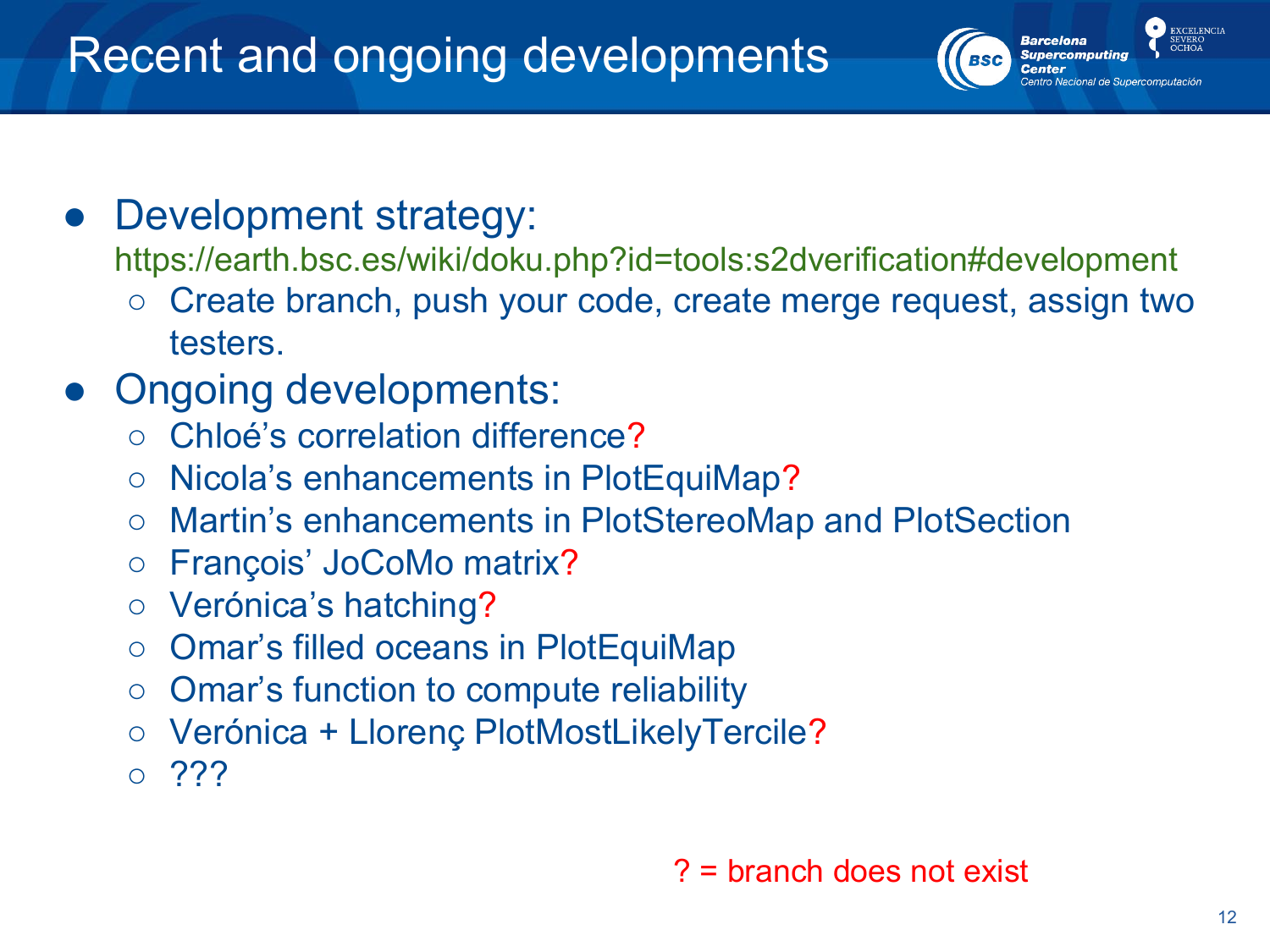### Recent and ongoing developments

- Omar: Chloés correlation difference is stuck because of a bug in the package psych, which it relies upon.
- All: Let's contact psych developers and keep going with the initial plan.
- All: Vero's hatching PlotEquiMap will be added in a new branch in the git project
- Nico + Omar: Filled oceans relied on an external tools. We will try to look for an alternative when doing the release of v3.0.0.
- Omar: Has developed s2dv-compatible functions to calculate ensemble inflation.
- Javi: Derive-x and derive-y functions. To be added in s2dv? Or in a new separate package?
- Nico: These will be added in a new branch for now.

**EXCELENCIA** 

**Barcelona Supercomputing** 

Center

**BSC**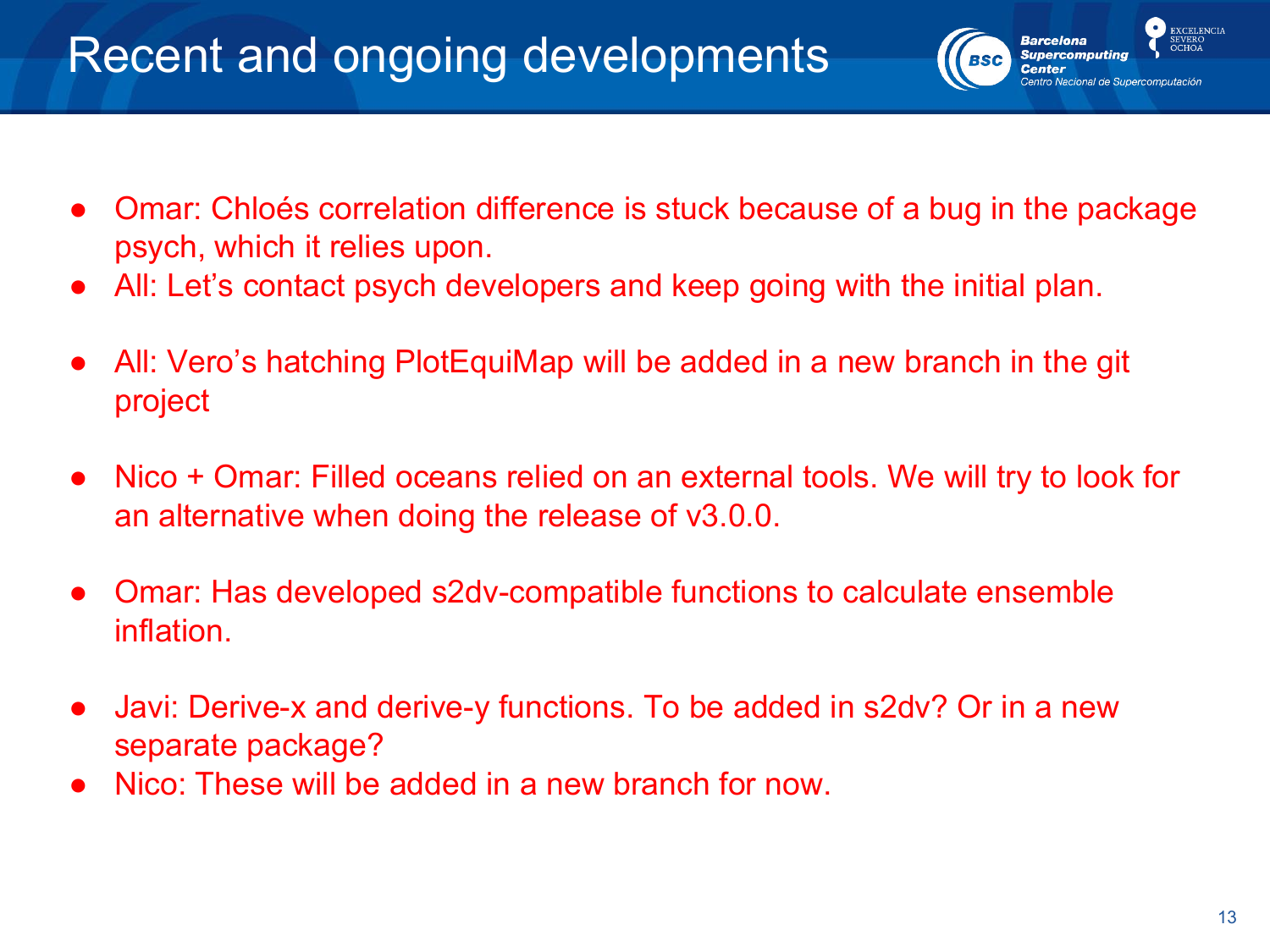#### **EXCELENCIA Barcelona EVERO**<br>OCHOA **Supercomputing BSC Center** Centro Nacional de Si

### ● Pending branches to test

| <b>Branch names</b>          | <b>Pending testers</b> | <b>Deadline</b> |
|------------------------------|------------------------|-----------------|
| develop-RMSE boot            | Chloé, Omar            | ?               |
| develop-SealceModes          | $? \, ?$               | ?               |
| develop-AreaWeights          | Chloé, ?               | ?               |
| develop-PlotClim             | Nico + Alasdair to add | V3.0.0          |
| develop_contours_plotsection | Nico + Alasdair to add | V3.0.0          |
| develop_filled_oceans        | Nico + Alasdair to add | V3.0.0          |
| develop calibrate            | ? , ?                  | ?               |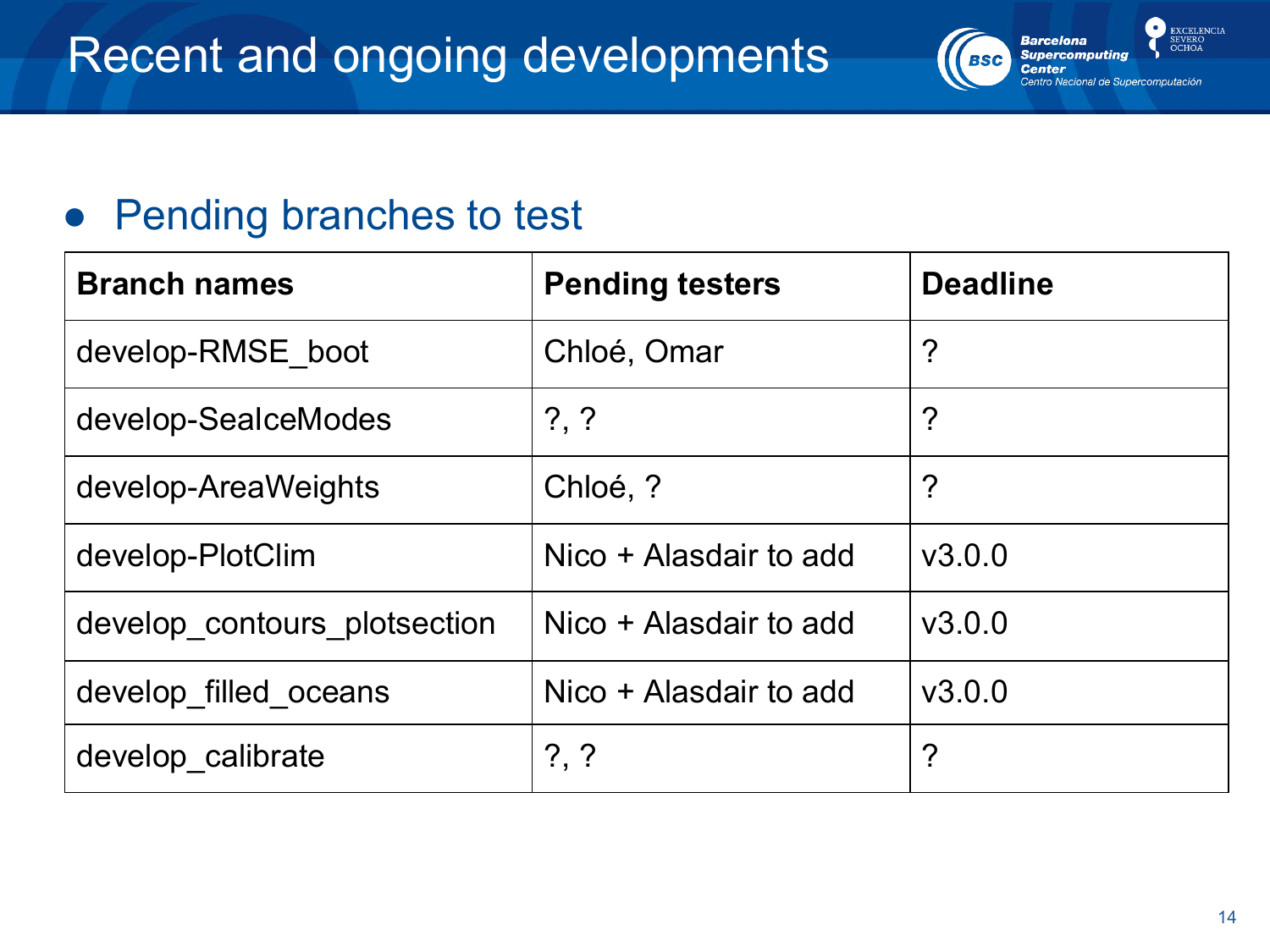

#### EXCELENCIA

### New Load  $(v2.9.0)$

- Will be much more general
- Will be called e.g. CubeLoad
- Load will call CubeLoad inside
- Interface to Load will not change
- You will be able to use CubeLoad directly for advanced cases

### ● Compatibility break (v3.0.0)

- Will use common metadata model with QA4Seas and downscaleR
- Metadata will be propagated and accordingly modified
- You will be able to use the functions with simple arrays as now
- PlotTimeSeries will be made available
- Score functions will use veriApply by default
- Some design issues will be solved: it will be easier to use, no need for some tricks to communicate between functions
- Package name will change to s2dv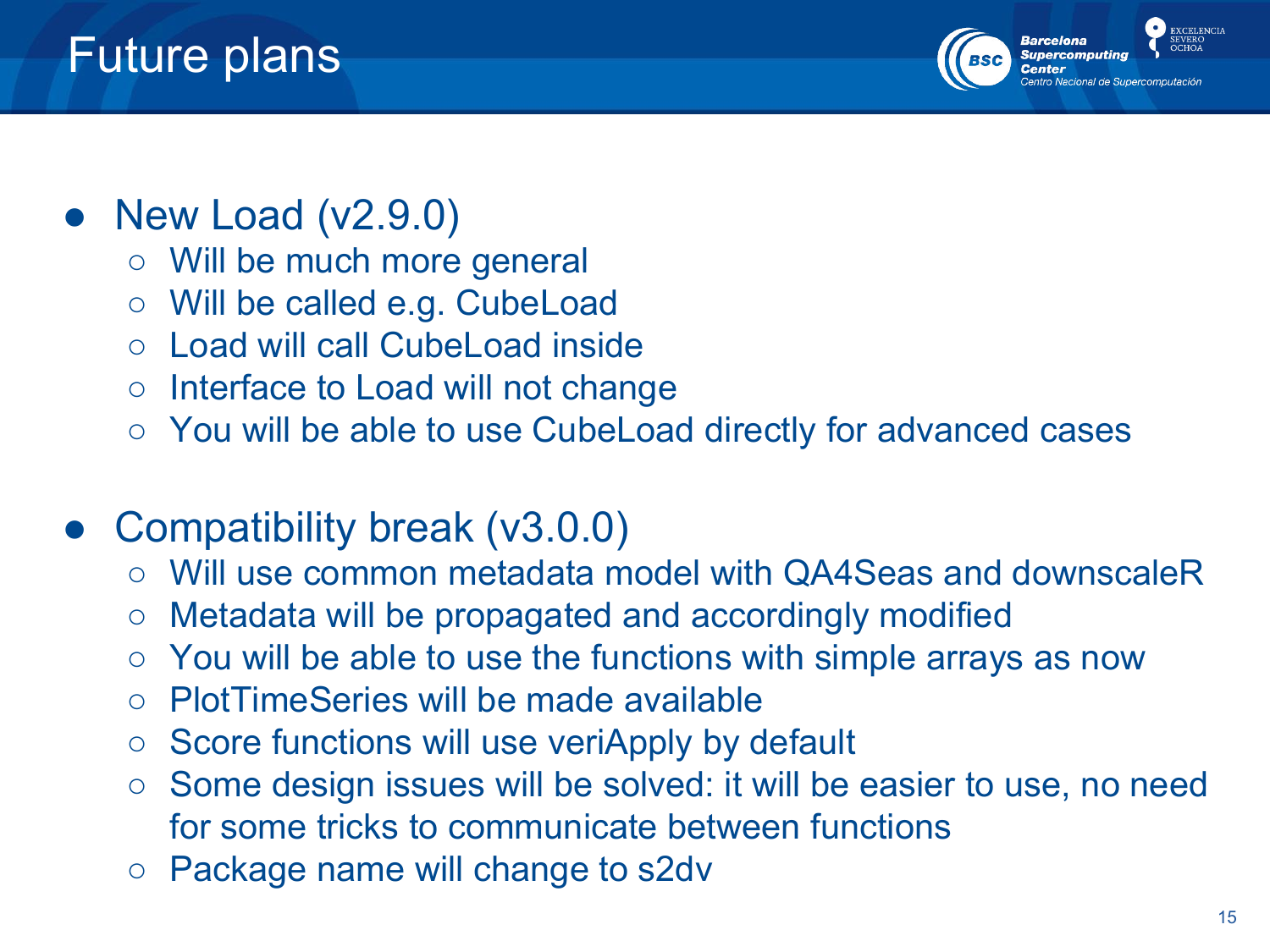

 $\bullet$ **EXCELENCIA** SEVERO<br>OCHOA

# Other questions?